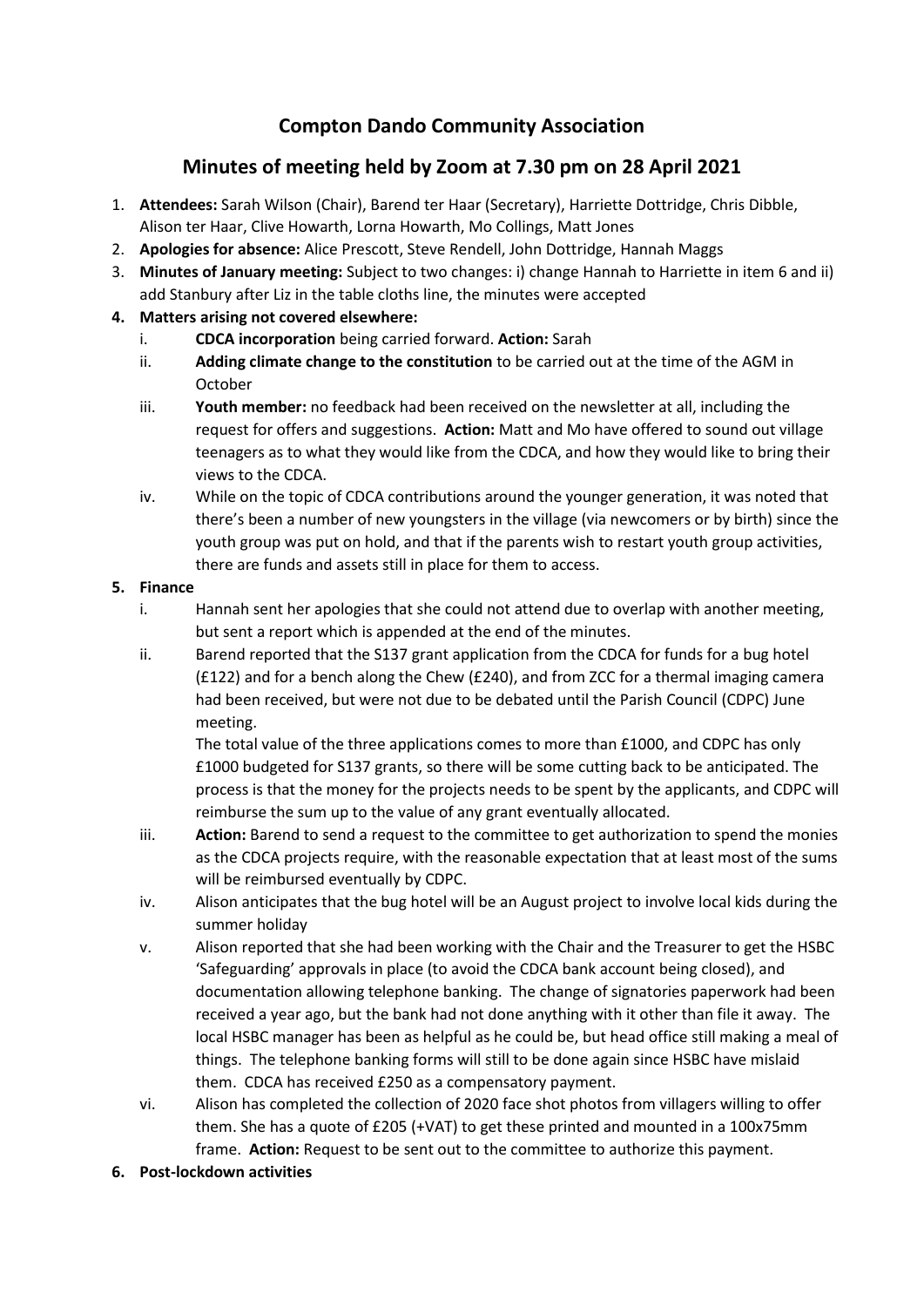- i. **Coffee mornings:** to start again as soon as we are allowed. Alison offered to coordinate the first one on a Wednesday in the second part of May (after the next stage of the 'roadmap' is released), to be on the green. The aim is to have the June one inside on the first Saturday after indoor events are allowed again. Alison and Alice will coordinate dates for following months.
- ii. **Churchyard Working Party.** Steve Rendell had written in to suggest 15<sup>th</sup> or 22<sup>nd</sup> May. The latter date was selected since it was after the next date of more relaxed lockdown conditions. **Action:** Barend to let Steve know.
- iii. **Fete.** Decided it was too short notice to organize for this year, and circumstances still too uncertain.
- iv. **Cricket Club 'Fallon day'.** Currently penciled in for 19 June. **Action:** Lorna agreed to approach the cricket club to see if they would be happy to expand this into a 'village day'.
- v. **Compton Flowers Open Garden**. The Chair offered to repeat the occasion she'd hosted last September, and the suggestion was welcomed. Date to be advised.
- vi. **Village Walk.** Clive offered to coordinate one. Date to be advised.
- vii. **Village Quiz.** With all else being equal, this will be put on in November by Alice and Alison. The date to be advised once the dates of the Home Bath Rugby matches have been announced. (**Action:** Mo to let Alison know)
- viii. **Craft Day.** Harriette indicated her wish to organize one as soon as reasonably feasible.

## **7. Public Rights of Way (PROW)**

The path through bluebell wood is being queried through CDPC. The routings from the top of the current bluebell wood authorized PROW across the next field towards Woollard is being queried. Barend and Alison agreed to follow up. It was noted that any paths that have been walked for more than 20 years, and that have not been designated at Permissive Paths by the landowners, can have a public application to have the paths turned into official PROWs provided that written evidence is produced to that effect. However, there is only a short window left to do that before changes in the rules/law come into effect.

## **8. Zero Carbon Compton (ZCC)**

- i. Matt and Clive reported that thanks to the support from CDCA and CDPC, ZCC had successfully worked with BWCE to obtain a grant of £60,000 to pay for a professional consultancy to establish the viability and feasibility of building solar farms in the area.
- ii. Matt pointed out that grants were available from B&NES to make homes more energy efficient, for householders with annual income under £30,000, and the homes that are rated D to G for energy efficiency. The properties needed to be privately owned, or owned by private landlords. September deadline.
- iii. It was noted that the Curo properties were in need for improved energy efficiency, but were not eligible for the B&NES grant.
- 9. **AOB.** Mo let the meeting know that the Church bells needed £7000 of work done on them. There are grants available to meet some of the cost, but the village will need to help fund the repairs.
- 10. **Dates of next meetings.** Wednesday 9 June and 8 September. AGM on 13 October.

## **Treasurer's report:**

## **Financial Status**

Since the last financial update, in 2020, there have been few debits and credits to the CDCA account. Therefore, the present financial position of the CDCA continues to look fairly positive, despite Covid-19 and the resultant lack of activities taking place. The insurance was paid at the end of last year, insuring us for any